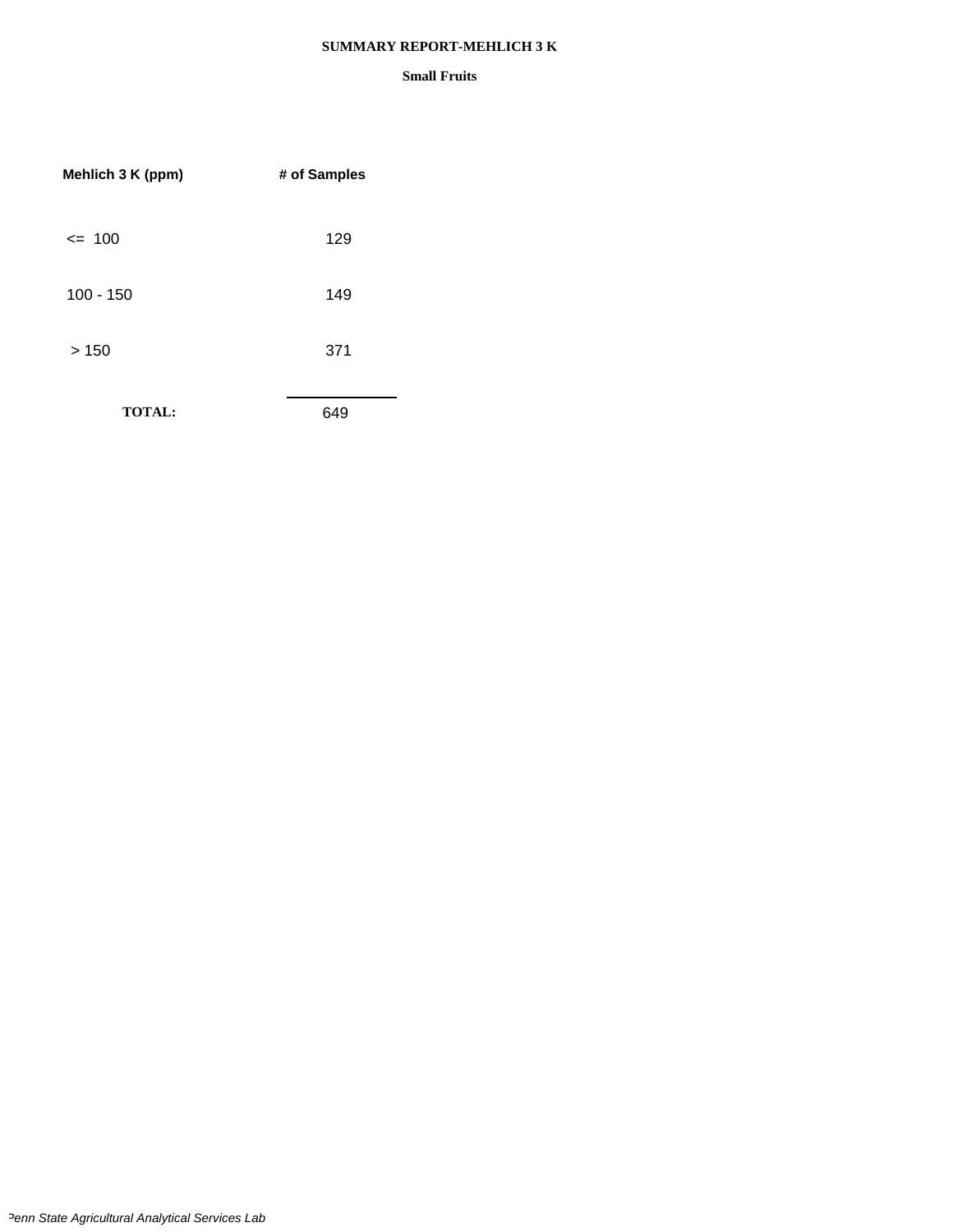| County           | <b>Total Samples</b> | Mehlich 3 K<br>(ppm)          | # of Samples              |
|------------------|----------------------|-------------------------------|---------------------------|
| <b>ADAMS</b>     | $\overline{7}$       |                               |                           |
|                  |                      | 2 100 - 150                   | 1                         |
|                  |                      | 3<br>>150                     | 6                         |
| <b>ALLEGHENY</b> | 27                   |                               |                           |
|                  |                      | $1 \le 100$                   | $\overline{7}$            |
|                  |                      | $100 - 150$<br>$2^{\circ}$    | $\overline{4}$            |
|                  |                      | 3 > 150                       | 16                        |
| <b>ARMSTRONG</b> | $\bf 6$              |                               |                           |
|                  |                      | $1 \le 100$                   | $\overline{2}$            |
|                  |                      | 2 100 - 150                   | $\mathbf 1$               |
|                  |                      | 3<br>>150                     | $\ensuremath{\mathsf{3}}$ |
| <b>BEAVER</b>    | 11                   |                               |                           |
|                  |                      | $1 \le 100$                   | $\overline{2}$            |
|                  |                      | $100 - 150$<br>2 <sup>1</sup> | $\mathbf 1$               |
|                  |                      | 3 > 150                       | 8                         |
| <b>BEDFORD</b>   | 5                    |                               |                           |
|                  |                      | 2 100 - 150                   | 3                         |
|                  |                      | > 150<br>3                    | $\overline{2}$            |
| <b>BERKS</b>     | 29                   |                               |                           |
|                  |                      | $1 \le 100$                   | $\mathbf 1$               |
|                  |                      | $100 - 150$<br>$\overline{2}$ | 6                         |
|                  |                      | > 150<br>3                    | 22                        |
| <b>BLAIR</b>     | $\mathbf 3$          |                               |                           |
|                  |                      | $100 - 150$<br>2              | $\mathbf 1$               |
|                  |                      | 3<br>> 150                    | $\mathbf 2$               |
| <b>BRADFORD</b>  | 7                    |                               |                           |
|                  |                      | $1 \le 100$                   | 1                         |
|                  |                      | $100 - 150$<br>$\overline{2}$ | $\overline{c}$            |
|                  |                      | >150<br>3                     | $\overline{\mathbf{4}}$   |
| <b>BUCKS</b>     | 20                   |                               |                           |
|                  |                      | $1 \le 100$                   | 4                         |
|                  |                      | 3 > 150                       | 16                        |
| <b>BUTLER</b>    | 12                   |                               |                           |
|                  |                      | $1 \le 100$                   | 4                         |
|                  |                      | 2 100 - 150                   | $\overline{2}$            |
|                  |                      | 3 > 150                       | 6                         |
| <b>CAMBRIA</b>   | 8                    |                               |                           |
|                  |                      | $1 \le 100$                   | 4                         |
|                  |                      | 2 100 - 150                   | $\overline{2}$            |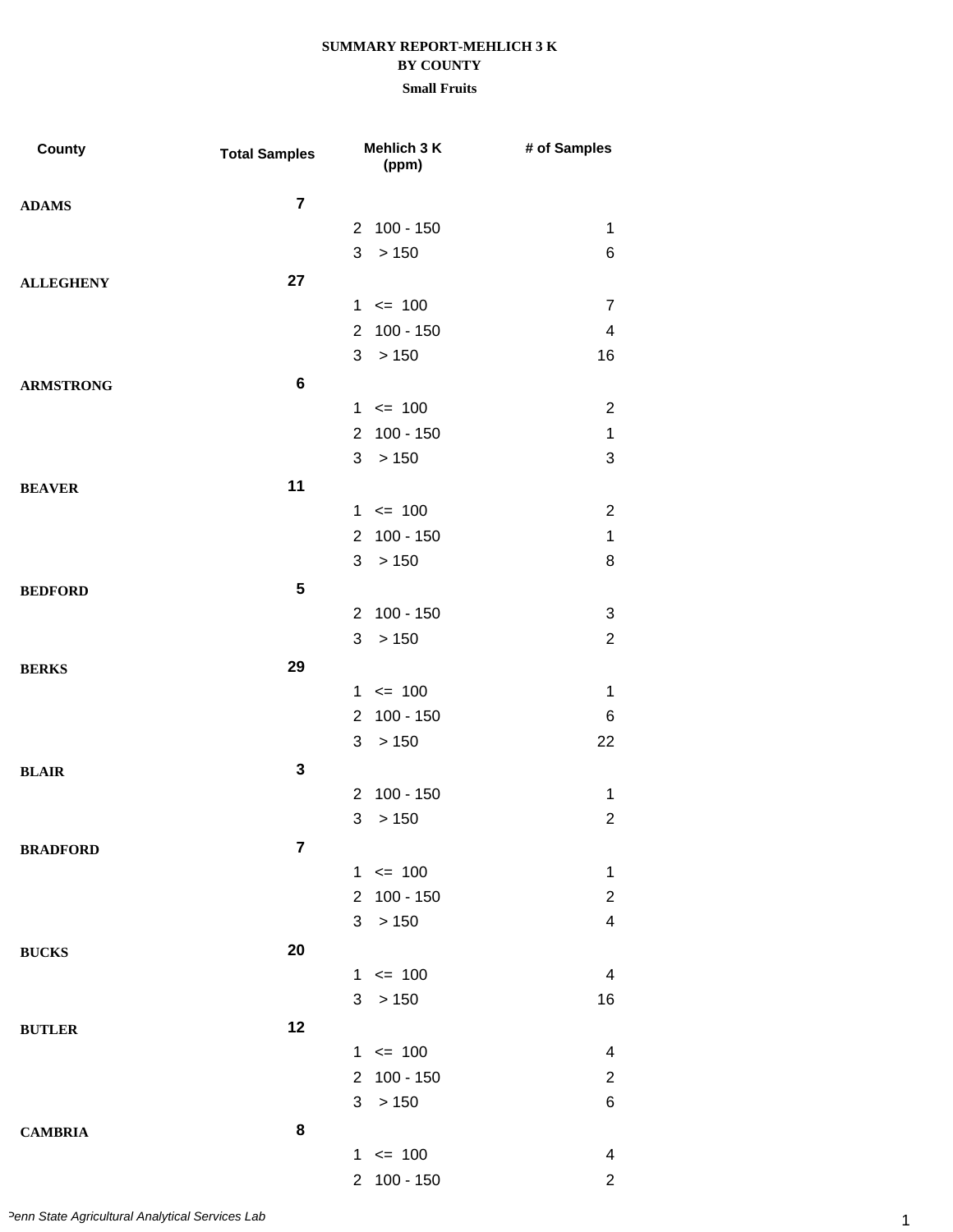## **Small Fruits**

| <b>County</b>     | <b>Total Samples</b>    | Mehlich 3 K<br>(ppm)                | # of Samples            |
|-------------------|-------------------------|-------------------------------------|-------------------------|
|                   |                         | > 150<br>3                          | $\overline{2}$          |
| <b>CAMERON</b>    | 1                       |                                     |                         |
|                   |                         | 2 100 - 150                         | 1                       |
| <b>CARBON</b>     | 1                       |                                     |                         |
|                   |                         | 3 > 150                             | $\mathbf 1$             |
| <b>CENTRE</b>     | 37                      |                                     |                         |
|                   |                         | $1 \le 100$                         | 10                      |
|                   |                         | $100 - 150$<br>$\overline{2}$       | 8                       |
|                   |                         | 3<br>>150                           | 19                      |
| <b>CHESTER</b>    | $\overline{7}$          |                                     |                         |
|                   |                         | $1 \le 100$                         | $\overline{2}$          |
|                   |                         | $100 - 150$<br>$\mathbf{2}^{\circ}$ | 1                       |
|                   |                         | 3<br>>150                           | $\overline{\mathbf{4}}$ |
| <b>CLARION</b>    | 3                       |                                     |                         |
|                   |                         | $1 \le 100$                         | $\overline{2}$          |
|                   |                         | 2 100 - 150                         | $\mathbf{1}$            |
| <b>CLEARFIELD</b> | $\mathbf{3}$            |                                     |                         |
|                   |                         | $1 \le 100$                         | $\mathbf 1$             |
|                   |                         | 2 100 - 150                         | $\overline{2}$          |
| <b>CLINTON</b>    | 1                       |                                     |                         |
|                   |                         | > 150<br>3                          | 1                       |
| <b>COLUMBIA</b>   | $\mathbf 3$             |                                     |                         |
|                   |                         | 3<br>>150                           | 3                       |
| <b>CRAWFORD</b>   | $\boldsymbol{9}$        |                                     |                         |
|                   |                         | $1 \le 100$                         | 4                       |
|                   |                         | 2 100 - 150                         | 3                       |
|                   |                         | 3<br>> 150                          | $\overline{c}$          |
| <b>CUMBERLAND</b> | 15                      |                                     |                         |
|                   |                         | $1 \le 100$                         | 1                       |
|                   |                         | 3<br>>150                           | 14                      |
| <b>DAUPHIN</b>    | 22                      |                                     |                         |
|                   |                         | 2 100 - 150                         | 3                       |
|                   |                         | > 150<br>3                          | 19                      |
| <b>DELAWARE</b>   | $\overline{7}$          |                                     |                         |
|                   |                         | $1 \le 100$                         | $\overline{2}$          |
|                   |                         | 2 100 - 150                         | $\mathbf 1$             |
|                   |                         | 3 > 150                             | 4                       |
| <b>ELK</b>        | $\overline{\mathbf{4}}$ |                                     |                         |
|                   |                         | 2 100 - 150                         | $\overline{2}$          |

2 *Penn State Agricultural Analytical Services Lab*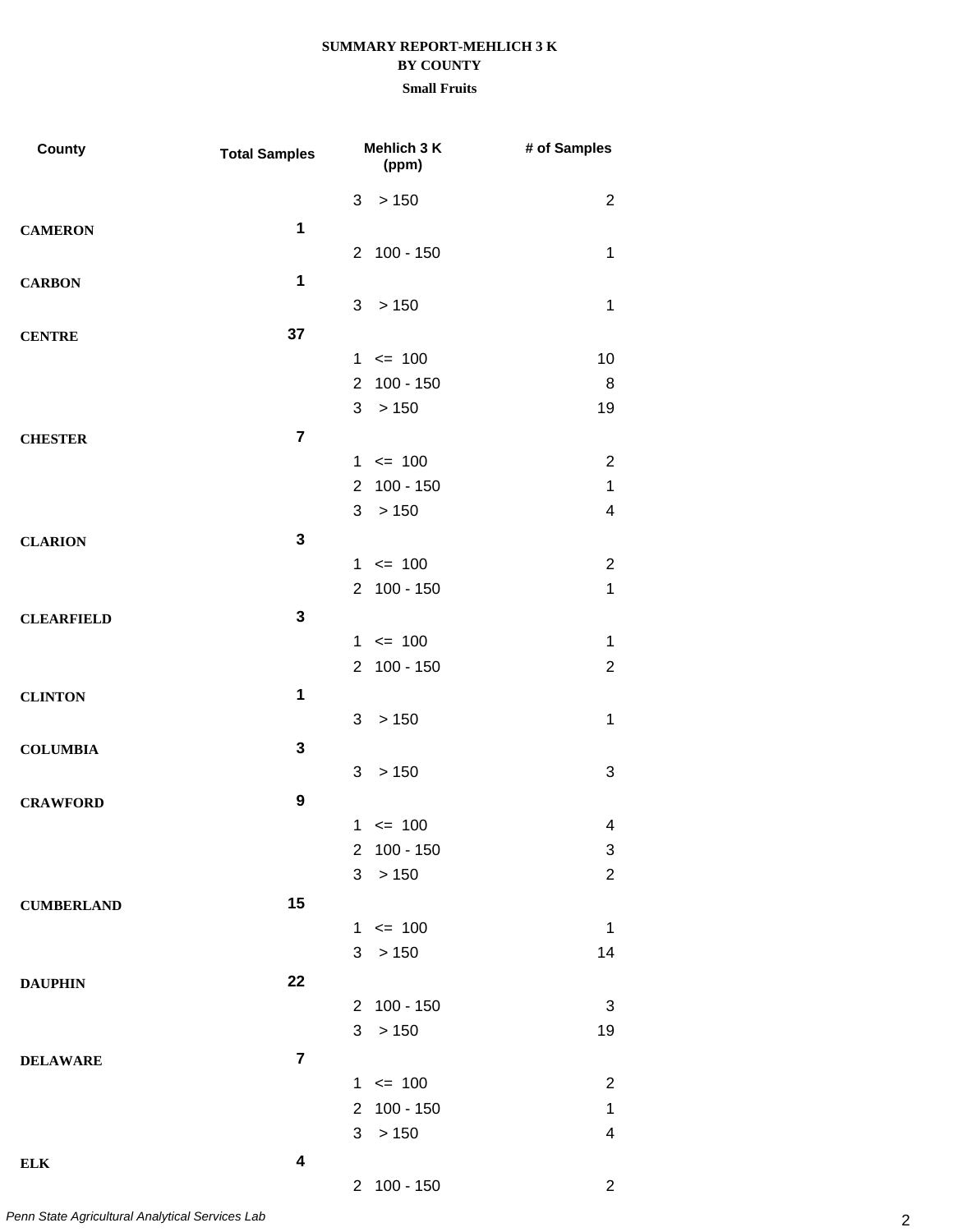| County            | <b>Total Samples</b>    | Mehlich 3 K<br>(ppm)          | # of Samples              |
|-------------------|-------------------------|-------------------------------|---------------------------|
|                   |                         | > 150<br>3                    | $\overline{2}$            |
| <b>ERIE</b>       | 83                      |                               |                           |
|                   |                         | $= 100$<br>$\mathbf 1$        | 17                        |
|                   |                         | $100 - 150$<br>$\overline{2}$ | 34                        |
|                   |                         | 3<br>>150                     | 32                        |
| <b>FAYETTE</b>    | $\bf 6$                 |                               |                           |
|                   |                         | $100 - 150$<br>$\overline{2}$ | $\overline{2}$            |
|                   |                         | > 150<br>3                    | $\overline{\mathbf{4}}$   |
| <b>FOREST</b>     | $\overline{\mathbf{4}}$ |                               |                           |
|                   |                         | $1 \le 100$                   | 1                         |
|                   |                         | $100 - 150$<br>$\overline{2}$ | $\overline{2}$            |
|                   |                         | > 150<br>3                    | $\mathbf 1$               |
| <b>FRANKLIN</b>   | 20                      |                               |                           |
|                   |                         | $= 100$<br>$\mathbf 1$        | 4                         |
|                   |                         | 3<br>>150                     | 16                        |
| <b>FULTON</b>     | $\mathbf{3}$            |                               |                           |
|                   |                         | $1 \le 100$                   | $\overline{2}$            |
|                   |                         | 3 > 150                       | $\mathbf 1$               |
| <b>HUNTINGDON</b> | 8                       |                               |                           |
|                   |                         | $= 100$<br>1                  | 3                         |
|                   |                         | $100 - 150$<br>$\overline{2}$ | $\overline{2}$            |
|                   |                         | >150<br>3                     | $\ensuremath{\mathsf{3}}$ |
| <b>INDIANA</b>    | 8                       |                               |                           |
|                   |                         | $= 100$<br>1                  | 5                         |
|                   |                         | $100 - 150$<br>$\overline{2}$ | 3                         |
| <b>JEFFERSON</b>  | 5                       |                               |                           |
|                   |                         | $1 \le 100$                   | 1                         |
|                   |                         | 2 100 - 150                   | $\overline{2}$            |
|                   |                         | >150<br>3 <sup>1</sup>        | $\overline{2}$            |
| <b>JUNIATA</b>    | 1                       |                               |                           |
|                   |                         | 2 100 - 150                   | $\mathbf 1$               |
| <b>LACKAWANNA</b> | 23                      |                               |                           |
|                   |                         | $1 \le 100$                   | 5                         |
|                   |                         | 2 100 - 150                   | 6                         |
|                   |                         | 3 > 150                       | 12                        |
| <b>LANCASTER</b>  | 18                      |                               |                           |
|                   |                         | $1 \le 100$                   | 3                         |
|                   |                         | 2 100 - 150                   | $\overline{2}$            |
|                   |                         | 3 > 150                       | 13                        |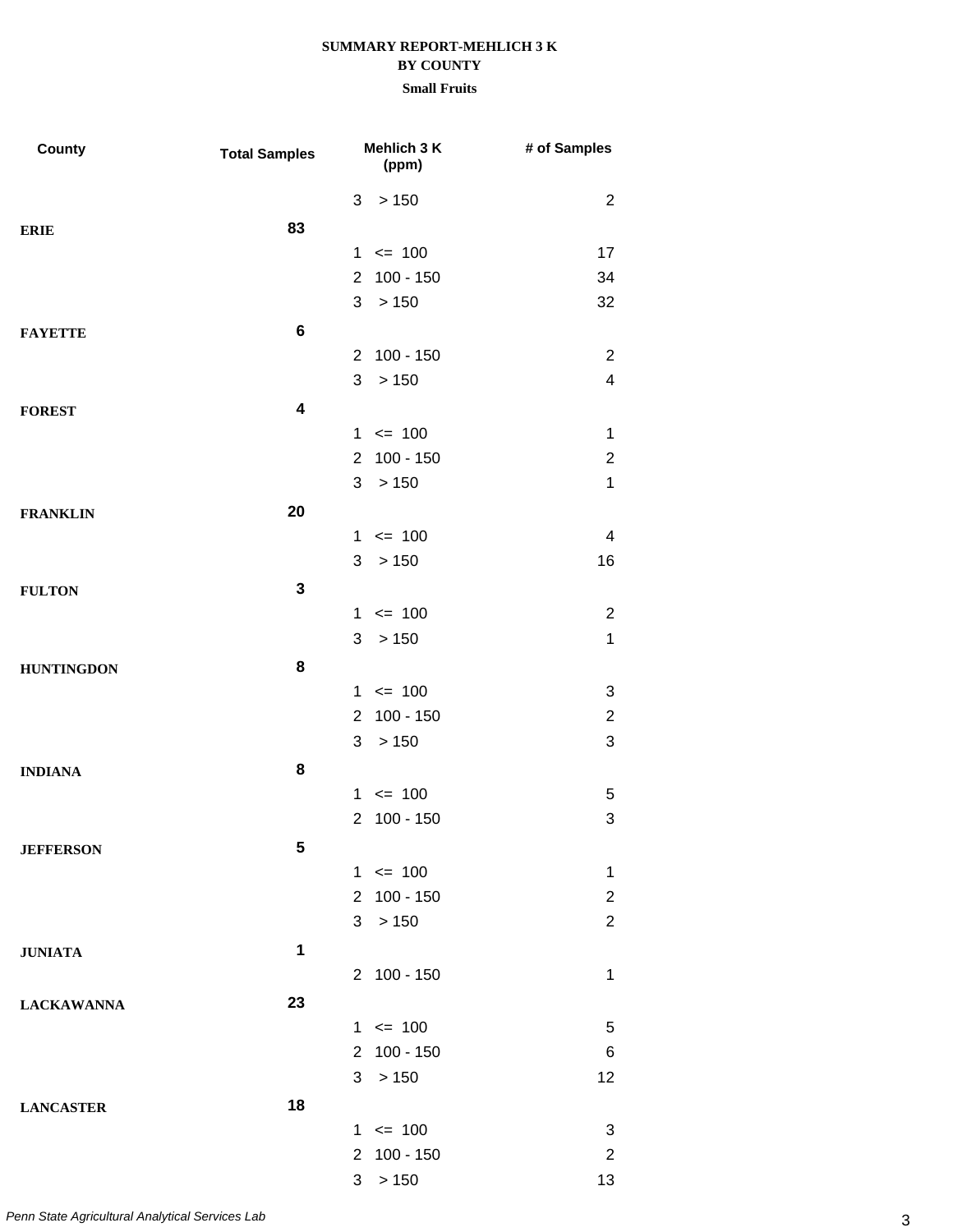### **Small Fruits**

| County                | <b>Total Samples</b> |                | Mehlich 3 K<br>(ppm) | # of Samples   |
|-----------------------|----------------------|----------------|----------------------|----------------|
| <b>LAWRENCE</b>       | $\mathbf 1$          |                |                      |                |
|                       |                      | 3              | > 150                | $\mathbf{1}$   |
| <b>LEBANON</b>        | $\mathbf 2$          |                |                      |                |
|                       |                      | $\mathbf{1}$   | $= 100$              | $\mathbf 1$    |
|                       |                      | 3              | > 150                | $\mathbf 1$    |
| <b>LEHIGH</b>         | 14                   |                |                      |                |
|                       |                      |                | $1 \le 100$          | $\mathbf{1}$   |
|                       |                      | $\overline{2}$ | $100 - 150$          | 5              |
|                       |                      | 3              | > 150                | 8              |
| <b>LUZERNE</b>        | $\boldsymbol{9}$     |                |                      |                |
|                       |                      |                | $1 \le 100$          | 3              |
|                       |                      | $\overline{2}$ | $100 - 150$          | $\overline{c}$ |
|                       |                      | 3              | > 150                | 4              |
| <b>LYCOMING</b>       | 6                    |                |                      |                |
|                       |                      |                | $1 \le 100$          | $\mathbf 1$    |
|                       |                      | $\overline{2}$ | $100 - 150$          | $\mathbf 1$    |
|                       |                      | 3              | > 150                | 4              |
| <b>MERCER</b>         | 13                   |                |                      |                |
|                       |                      |                | $1 \le 100$          | $\mathbf 1$    |
|                       |                      | $\overline{2}$ | $100 - 150$          | $\mathbf 1$    |
|                       |                      | 3              | > 150                | 11             |
| <b>MIFFLIN</b>        | $\overline{7}$       |                |                      |                |
|                       |                      |                | $1 \le 100$          | $\overline{2}$ |
|                       |                      | 2              | $100 - 150$          | $\overline{c}$ |
|                       |                      | 3              | $>150$               | 3              |
| <b>MONROE</b>         | $\mathbf 2$          |                |                      |                |
|                       |                      |                | $1 \le 100$          | $\mathbf{1}$   |
|                       |                      |                | 2 100 - 150          | $\mathbf 1$    |
| <b>MONTGOMERY</b>     | 12                   |                |                      |                |
|                       |                      |                | $1 \le 100$          | 3              |
|                       |                      |                | 2 100 - 150          | $\overline{2}$ |
|                       |                      |                | 3 > 150              | 7              |
| <b>MONTOUR</b>        | 4                    |                |                      |                |
|                       |                      |                | 3 > 150              | 4              |
| <b>NORTHAMPTON</b>    | 6                    |                |                      |                |
|                       |                      |                | $1 \le 100$          | 3              |
|                       |                      |                | 2 100 - 150          | 3              |
| <b>NORTHUMBERLAND</b> | 3                    |                |                      |                |
|                       |                      |                | $1 \le 100$          | 1              |

4 *Penn State Agricultural Analytical Services Lab*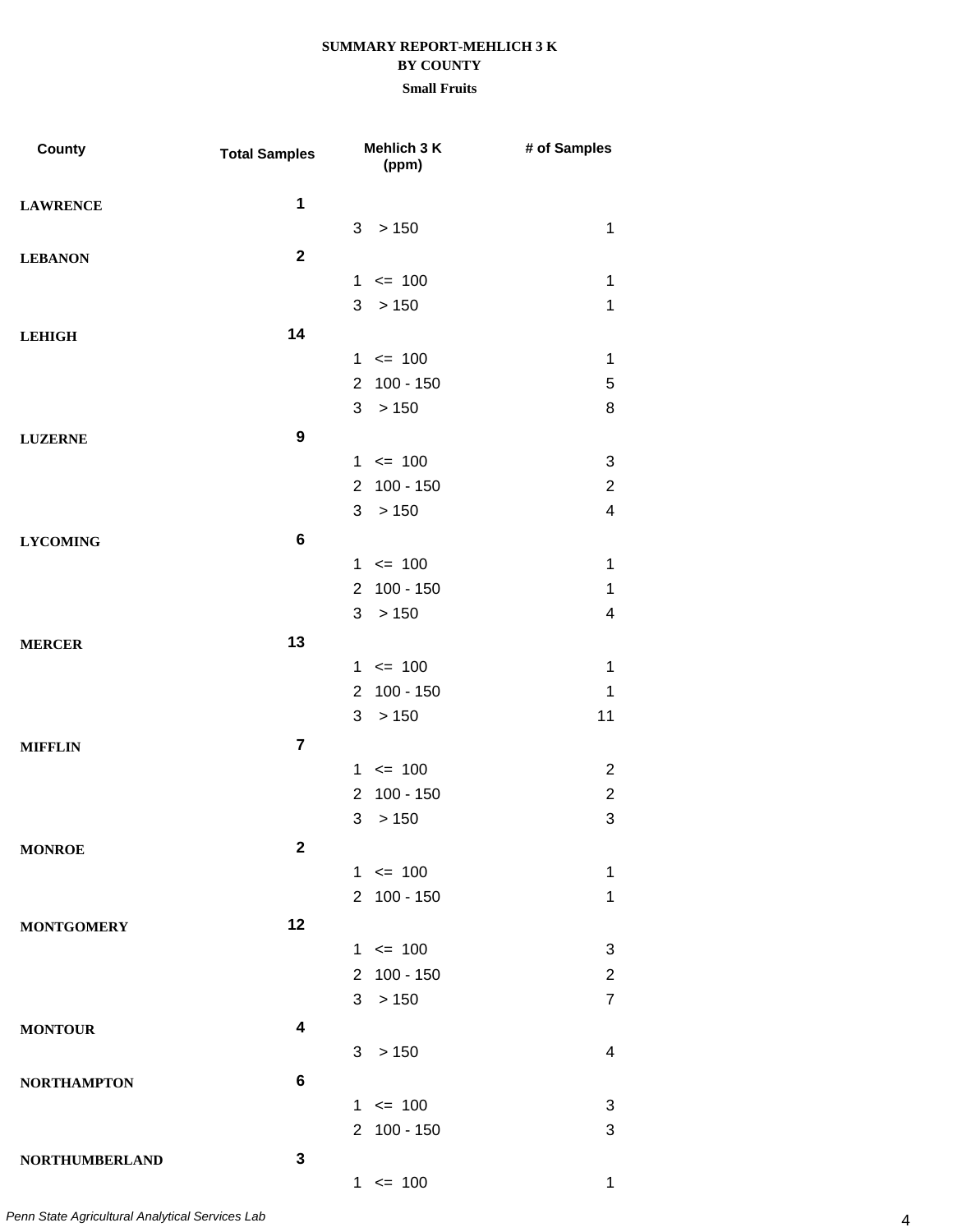| County             | <b>Total Samples</b>    | Mehlich 3 K<br>(ppm)   | # of Samples   |
|--------------------|-------------------------|------------------------|----------------|
|                    |                         | 2 100 - 150            | 1              |
|                    |                         | 3 > 150                | $\mathbf{1}$   |
| <b>PERRY</b>       | 8                       |                        |                |
|                    |                         | $1 \le 100$            | $\mathbf 1$    |
|                    |                         | 2 100 - 150            | $\overline{2}$ |
|                    |                         | >150<br>3 <sup>1</sup> | 5              |
| PHILADELPHIA       | $\overline{\mathbf{4}}$ |                        |                |
|                    |                         | > 150<br>3             | 4              |
| <b>POTTER</b>      | $\mathbf{2}$            |                        |                |
|                    |                         | 3 > 150                | $\overline{2}$ |
| <b>SCHUYLKILL</b>  | 11                      |                        |                |
|                    |                         | 2 100 - 150            | 4              |
|                    |                         | 3<br>>150              | $\overline{7}$ |
| <b>SNYDER</b>      | 8                       |                        |                |
|                    |                         | 2 100 - 150            | $\overline{2}$ |
|                    |                         | > 150<br>3             | 6              |
| <b>SOMERSET</b>    | $\overline{2}$          |                        |                |
|                    |                         | 2 100 - 150            | $\mathbf 1$    |
|                    |                         | >150<br>3              | $\mathbf 1$    |
| <b>SULLIVAN</b>    | $\mathbf{3}$            |                        |                |
|                    |                         | $1 \le 100$            | 1              |
|                    |                         | 2 100 - 150            | $\overline{2}$ |
| <b>SUSQUEHANNA</b> | 10                      |                        |                |
|                    |                         | $1 \le 100$            | 3              |
|                    |                         | 2 100 - 150            | $\overline{2}$ |
|                    |                         | 3 > 150                | $\,$ 5 $\,$    |
| <b>TIOGA</b>       | $\bf 6$                 |                        |                |
|                    |                         | $1 \le 100$            | 1              |
|                    |                         | >150<br>3              | 5              |
| <b>UNION</b>       | $\mathbf{2}$            |                        |                |
|                    |                         | $1 \le 100$            | 1              |
|                    |                         | >150<br>3              | $\mathbf 1$    |
| <b>VENANGO</b>     | $\mathbf 1$             |                        |                |
|                    |                         | $1 \le 100$            | $\mathbf 1$    |
| <b>WASHINGTON</b>  | 16                      |                        |                |
|                    |                         | $1 \le 100$            | 3              |
|                    |                         | 2 100 - 150            | $\overline{2}$ |
|                    |                         | >150<br>3              | 11             |
| <b>WAYNE</b>       | 5                       |                        |                |